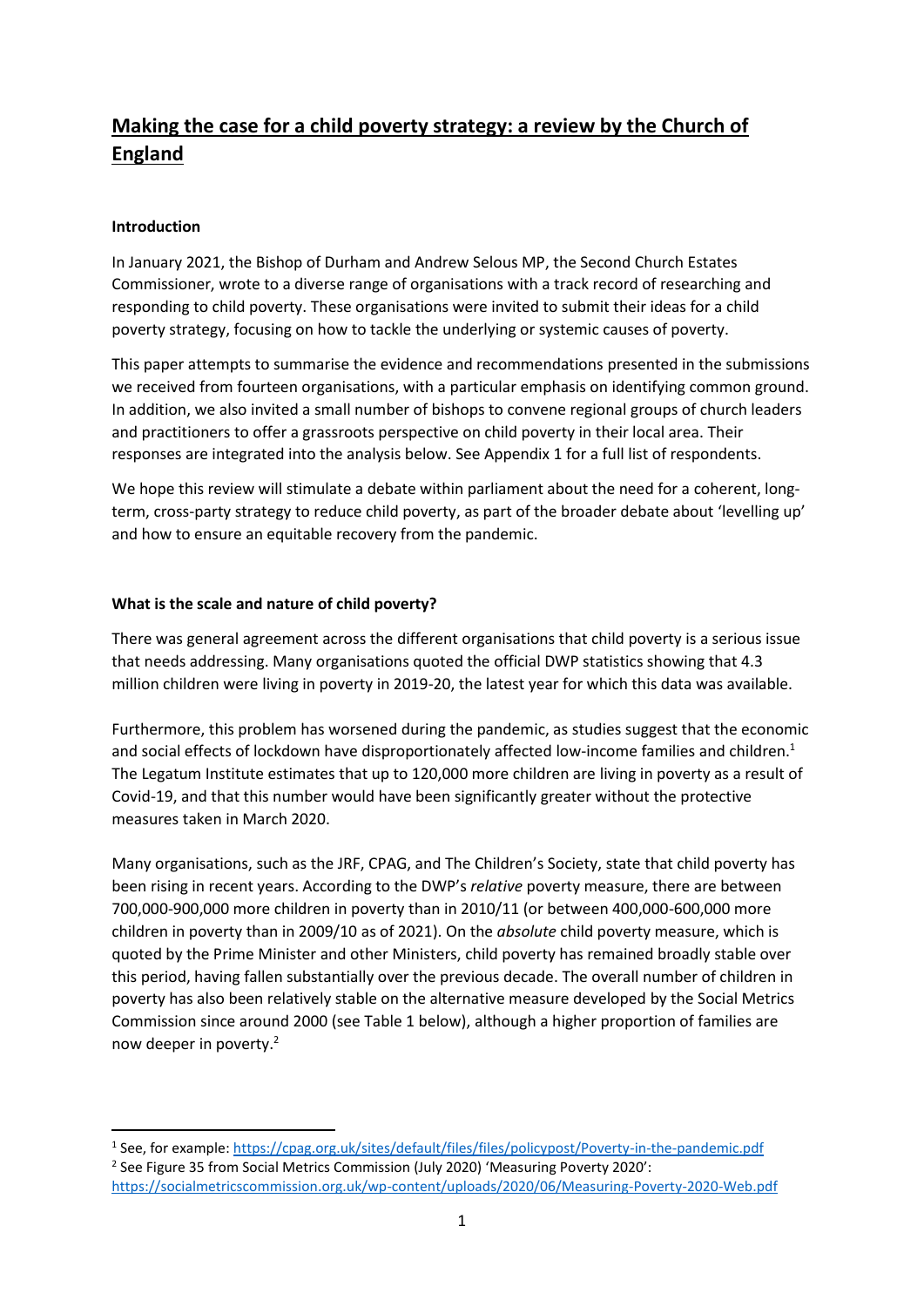| Year                     |                  | Absolute child poverty <sup>1</sup><br>Relative child poverty <sup>2</sup> |                  |                  | Child poverty    |
|--------------------------|------------------|----------------------------------------------------------------------------|------------------|------------------|------------------|
|                          | <b>BHC</b>       | <b>AHC</b>                                                                 | <b>BHC</b>       | AHC              | (Social Metrics  |
|                          |                  |                                                                            |                  |                  | Commission $)^3$ |
| 2000/01                  | 4.1 <sub>m</sub> | 4.8m                                                                       | 2.9 <sub>m</sub> | 3.9 <sub>m</sub> | 4.2m             |
| 2010/11                  | 2.3 <sub>m</sub> | 3.6 <sub>m</sub>                                                           | 2.3 <sub>m</sub> | 3.6 <sub>m</sub> | 4.4m             |
| 2019/20                  | 2.4 <sub>m</sub> | 3.5 <sub>m</sub>                                                           | 3.2 <sub>m</sub> | 4.3 <sub>m</sub> | 4.5m             |
|                          |                  |                                                                            |                  |                  |                  |
| <b>Change: 2000-2010</b> | $-1.8m$          | $-1.2m$                                                                    | $-0.6m$          | $-0.3m$          | $+0.2m$          |
| <b>Change: 2010-2020</b> | $+0.1m$          | $-0.1m$                                                                    | $+0.9m$          | $+0.7m$          | $+0.1m$          |
|                          |                  |                                                                            |                  |                  |                  |

#### *Table 1: Total number of children living in poverty, 2000-2020*

*Source: HBAI Statistics (Table 4.3tr and Table 4.4tr), Social Metrics Commission (2020)*

- 1. Poverty threshold is measured relative to 2010/11 median income held constant in real terms.
- 2. Poverty threshold is measured relative to contemporary median income.

3. Poverty threshold is based on a weighted average of the previous three years. The most recent figure is for 2018/19 (not 2019/20).

Quite a few organisations pointed out that children are now much more likely to be in poverty than any other age group. This differential is particularly marked on the Social Metric Commission's measure of poverty, which takes into account childcare costs in calculating families' disposable incomes – see Chart 1.



*Chart 1: Poverty rate and numbers in poverty by age group, 2018-19*

*Source: Legatum Institute (2021)*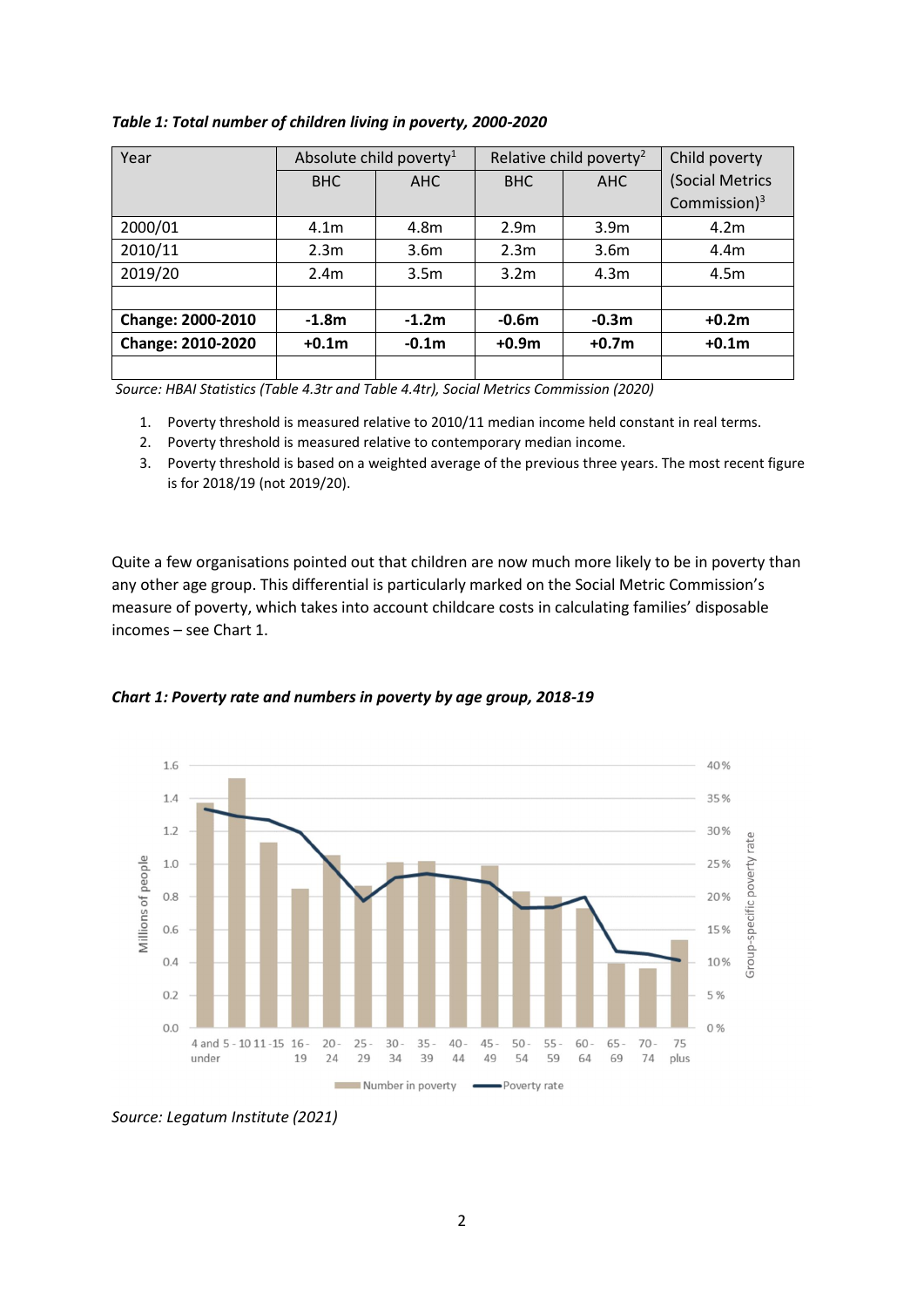Whichever poverty measure is used, certain groups of children are substantially more at risk of being in poverty than the average (31%), including children living in lone parent families (49%), larger families with three or more children (47%), and Bangladeshi (68%), Pakistani (53%) and Black families (48%). <sup>3</sup> The IEA point out that *persistent* poverty is especially high among lone-parent families.

Child poverty is also significantly higher in the North East (37%) and London (38%), after adjusting for housing costs. The North East Child Poverty Commission (NECPC) note that the North East has experienced by far the steepest rise in child poverty between 2014/15 and 2018/19 - up by 9 percentage points.

Our own analysis of local child poverty statistics shows that areas with **high and rising levels of child poverty are no longer confined largely to Labour constituencies** (see Table 2). Following the election in December 2019, there are 45 Conservative constituencies with child poverty rates in excess of a third, compared with just 15 in 2015 (see Appendix 2).

|                                      | Number of      | Average child | Average child | Change in      |
|--------------------------------------|----------------|---------------|---------------|----------------|
|                                      | constituencies | poverty in    | poverty in    | child poverty: |
|                                      |                | 2014/15       | 2018/19       | 2014-2019      |
|                                      |                |               |               |                |
| <b>Liberal Democrat</b>              | 11             | 19.4%         | 19.6%         | $+0.2%$        |
| <b>Conservative hold</b>             | 307            | 24.4%         | 24.6%         | $+0.2%$        |
| <b>SNP</b>                           | 48             | 22.3%         | 24.6%         | $+2.3%$        |
| <b>Conservative gain from Labour</b> | 54             | 29.9%         | 33.2%         | $+3.3%$        |
| Labour                               | 202            | 33.9%         | 37.6%         | $+3.8%$        |
| <b>All constituencies</b>            | 651            | 27.9%         | 29.7%         | $+1.8%$        |
|                                      |                |               |               |                |

# *Table 2: Child poverty rates by constituency and party*

*Source: own analysis using End Child Poverty's local child poverty statistics:* <http://www.endchildpoverty.org.uk/child-poverty-in-your-area-201415-201819/>

Whilst workless households face the greatest risk of being in poverty (69%), most organisations highlighted **in-work poverty as a growing problem**. In-work poverty is now the norm, with around three-quarters of children in poverty living in a family where at least one parent is in work. The risk of being in poverty ranges from 6% for children in families with two parents in full-time work, to 40% for children with one parent in full-time work and one non-working parent, and 54% for children with a single parent in part-time work.

When we consulted with local church leaders and practitioners in four geographically-diverse dioceses, they all agreed that child poverty – and the social issues associated with it – have worsened considerably in 2020 and 2021, with many families experiencing poverty for the first time as a direct result of the pandemic. They reported that:

• The number of people in receipt of out-of-work benefits is rising significantly, with a further rise in unemployment anticipated when the furlough scheme ended.

<sup>&</sup>lt;sup>3</sup> The figures quoted here are from Table 4.5db of the DWP's Households Below Average Income, 2019/20.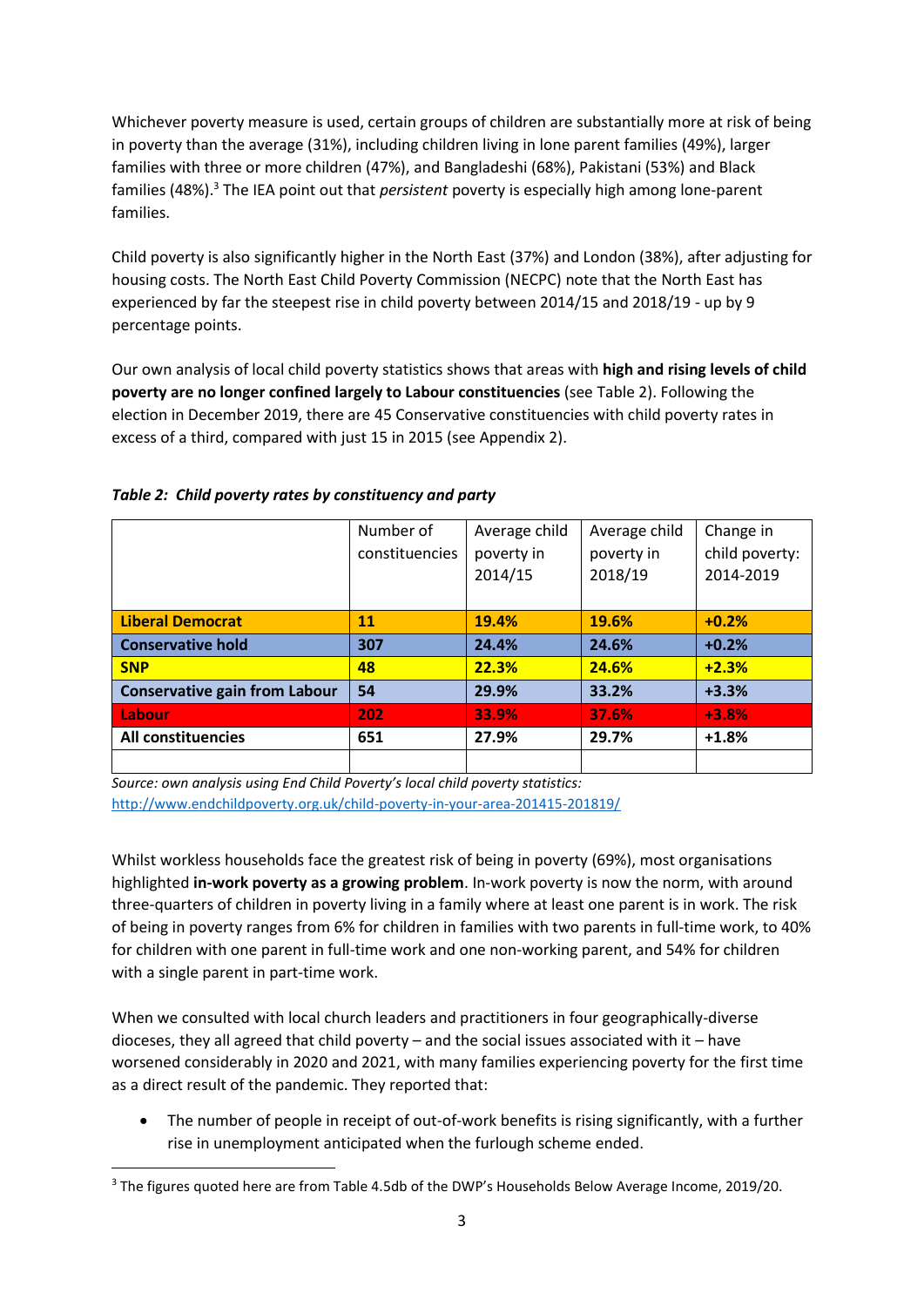- Low paid furloughed workers struggled to get by on 80% of their pay, whilst others have been unable to access the scheme at all.
- Local schools are noticing significant gaps in reading and writing, with a widening in the learning gap between pupil premium and non-pupil-premium children since March 2020;
- Poor and insecure housing is compounding existing mental health problems, due to families being confined in overcrowded housing.
- Domestic violence has risen, as victims are isolated and unable to seek support, with many turning to substance abuse as a coping strategy.
- The pandemic has seen an increase in behavioural problems among younger children.
- They anticipated a "deluge" of people seeking debt advice when the ban on evictions was lifted.

When asked about the issues affecting their communities, they identified a wide range of interrelated economic and social problems related to child poverty:

- Food poverty as seen in the rising number of families using food banks and students arriving at school hungry;
- Relational poverty broken relationships, sofa surfing, and domestic violence;
- Physical and mental health concerns among both parents and children;
- Educational inequalities, aggravated by uneven access to online learning during the pandemic.
- Substance misuse and gangs, including children being drawn into County Lines;
- Unaffordable, overcrowded and unhealthy housing, especially in the private rented sector;
- Fuel poverty, with many families having to choose between heating and eating;
- Problem debt/rent arrears, and the fear of eviction

Whilst these are often the most visible symptoms of poverty at grassroots level, quite a few organisations pointed out that the defining feature of poverty is families not having enough income or resources to meet their minimum needs, which in turn restricts choices, opportunities and the ability to participate fully in society. All organisations agree that poverty is complex, and that it is not always possible to disentangle its causes and effects. Single parent families, for example, are more likely to experience poverty than a two-parent family, but financial pressure can also lead to relationship strain and breakdown.

## **What does an effective child poverty strategy look like?**

There was widespread agreement across the organisations' responses that we need a **crossdepartmental approach** to child poverty, with formal structures for overseeing and driving forward this work. The CSJ, for example, recommended that Government "*re-establish a Cabinet Committee for Social Justice, bringing together Ministers from across Government (including DWP, DfE, MHCLG, and the Treasury) to drive forward the agenda*." The aims of this Committee would be three-fold:

- To provide political leadership and oversee the setting of priorities across government, specifically on social justice, equality and poverty;
- To actively encourage and support cross-Government working, recognising that policy to deliver social justice outcomes cannot be developed or delivered in silos; and
- To look for the hidden poor and those with no voice such as victims of modern slavery, the homeless and victims of child abuse.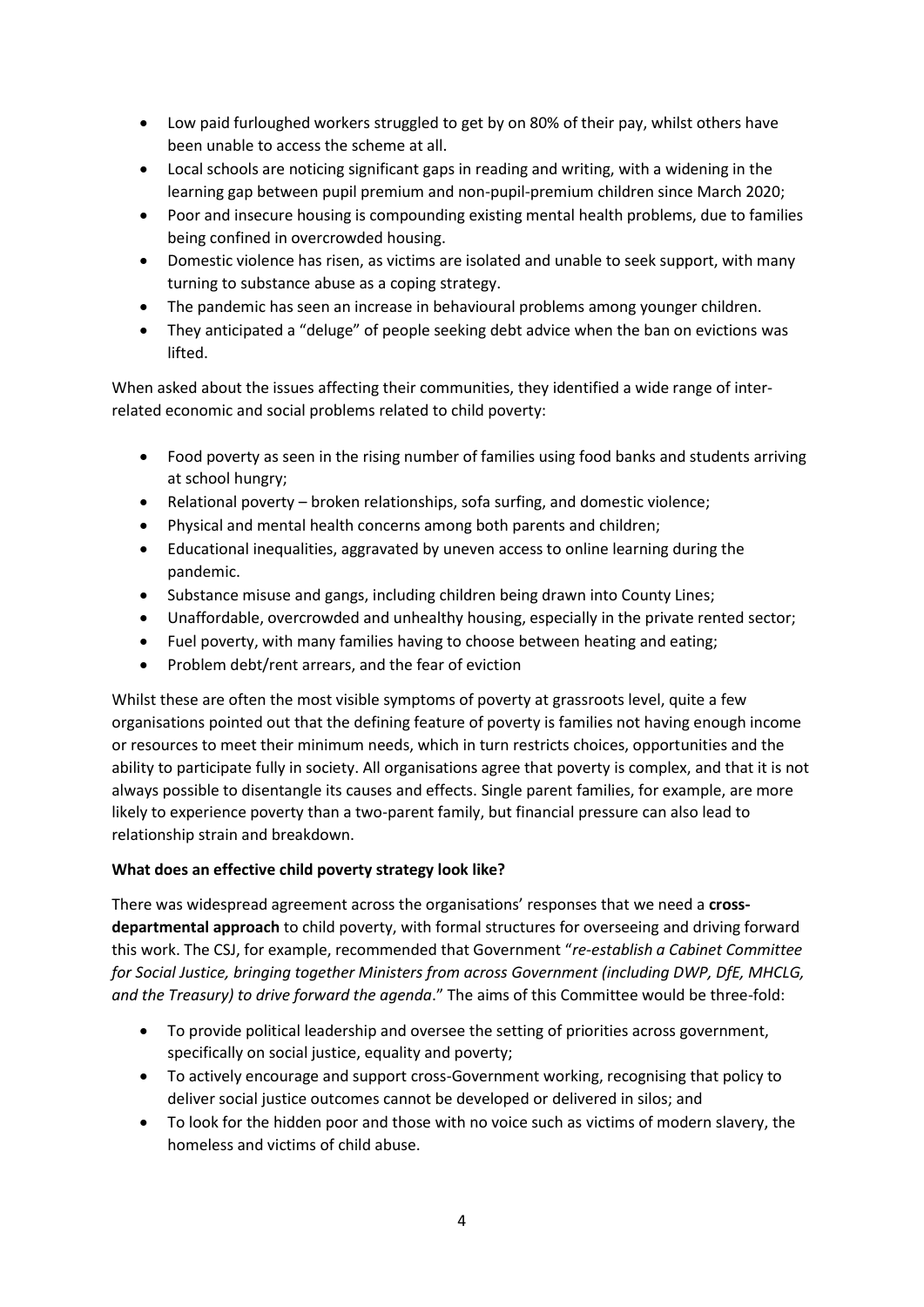The Joseph Rowntree Foundation (JRF) agreed that a joint or central unit to drive action across government can be an effective way to deliver these aims. However, they warned that the success of any child poverty strategy would be dependent on the **political will** to address child poverty, and the active and ongoing commitment from the Prime Minister and Chancellor, without which progress would be limited.

There was also a clear consensus on the **need for an agreed measure of child poverty** so that progress can be tracked, preferably with **specific targets for reducing child poverty** over time. The Legatum Institute strongly promoted the Social Metrics Commission measure, which looks at a family's resources, including savings, as well as unavoidable expenses such as childcare and housing. The JRF also recommended use of the Social Metrics measurement framework, alongside their own measure of destitution to capture the most extreme manifestations of poverty.

Another fundamental aspect of a successful child poverty strategy, cited by several respondents, is that it **needs to have a local dimension**. This is key to ensuring that policy responses are shaped by the context and needs of each local area, including partnering with local charities. Church groups gave many examples of how they are helping to address poverty in their local area through holiday hunger programmes; supporting food banks and mutual aid schemes; providing financial capability training; mentoring and tutoring pupils with complex needs; and running mental health first aid awareness courses; as well as signposting people to other local services.

Action for Children and others argue that the views of children, young people and families who have experienced poverty must be sought in the development and implementation of the strategy. Ministers and officials should also seek the input of organisations representing low-income families.

In addition, many of the responses emphasised the need for any strategy to **start early** and **focus on prevention**. Echoing the findings of the Leadsom Report, Home-Start UK emphasised the importance of the first 1,001 days from pregnancy to two years old in laying the foundations for lifelong physical and mental health:

*"These early years within the family are pivotal and precious as parents' hopes and wishes for their children meet with the challenges of their lived realities, their experiences, and the choices available to them. Whatever the desires of parents to do the very best in giving their children a good start, childhood in the UK today means there is no guarantee of parents being able to provide the basic needs for security, healthy food, a comfortable home, suitable clothing, space to play safely, and positive learning opportunities."*

Related to the need for a preventative approach to child poverty, nearly all the responses take a **broad view of poverty**, recognising that policymakers must employ a range of levers to tackle child poverty, including family, education, housing, and health, alongside changes in the tax and benefits system. Each of these areas is explored in more depth in the following section.

#### **What policies need to be included in a child poverty strategy?**

This section summarises the main policy areas that need to be covered by any child poverty strategy, drawn from the responses of the different organisations, as well as the four church groups. While there was no single policy that all the organisations agreed would be fundamental, there was significant agreement over six broad areas or themes that need to be included in such a strategy: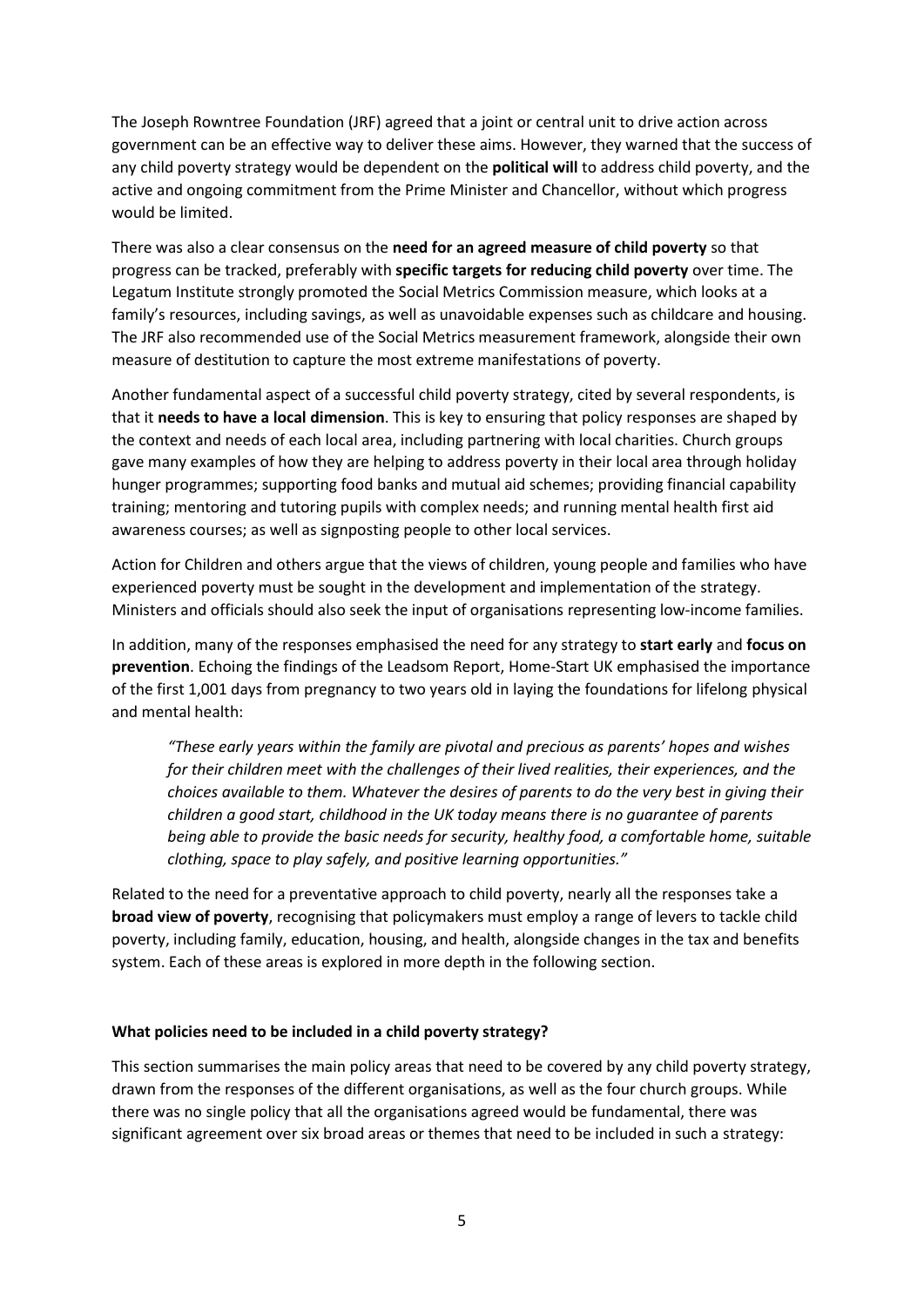- Family Support;
- Early Years and Childcare;
- Education;
- Housing;
- Jobs; and
- Social Security.

These issues were highlighted by organisations from across the political spectrum, showing that there is broad-based agreement around what the foundational areas should be for a successful child poverty strategy.

Although we have not included it as a whole section, it is also worth noting that addictions and debt is a significant issue too – mentioned by a few of the contributions. There is evidence for the link between addictions and poverty, and while debt is a consequence of poverty, it has its own unique and very pernicious consequences on those who are already poor. Christians Against Poverty and other similar debt-cancelling organisations, are a vital resource for many in poverty. Highlighting free resources like these are another important way of addressing poverty in the country.

Here, we summarise the core principles that would need to be included under each of the headings in the bullet points. We also list some of the specific policy suggestions made by individual organisations.

## **(I) Family Support**

CSJ, Group of 8, Home-Start UK, IEA, JRF, Kids Matter, Marriage Foundation, and NECPC all suggested policies around supporting families better and preventing families from being unable to stay together.

CSJ point out that "*family instability or breakdown can, and usually does, cause immediate hardship for a family and can have devastating long-term consequences for a child*." They emphasise the quality of the parental relationship and the importance of stable family relationships. The Marriage Foundation underline the importance of marriage, in particular, in providing "*the stability that*  buffers against the risk of family breakdown and so often poverty in turn.", citing evidence that couples who marry are more likely to stay together and their children tend to have better outcomes.

Similarly, the JRF state that services should help parents stay together where that is possible. Where it is not possible, the goal should be to help them separate well and maintain good relationships with their children (where appropriate).

Kids Matter argue that fathers, as well as mothers, need to be engaged, making the case for a "whole-family approach". They make a link between supporting families and the Government's broader levelling up agenda: *"It is difficult to think of a more effective way in which the government might realise its vision to 'level up' Britain and ensure quality of opportunity than through ensuring access to high-quality local family services which start in maternity and run throughout childhood."*

As already noted, Home-Start UK highlighted the importance of the first 1,001 days from pregnancy in a child's development and, therefore, parents' need for a facilitating and supportive environment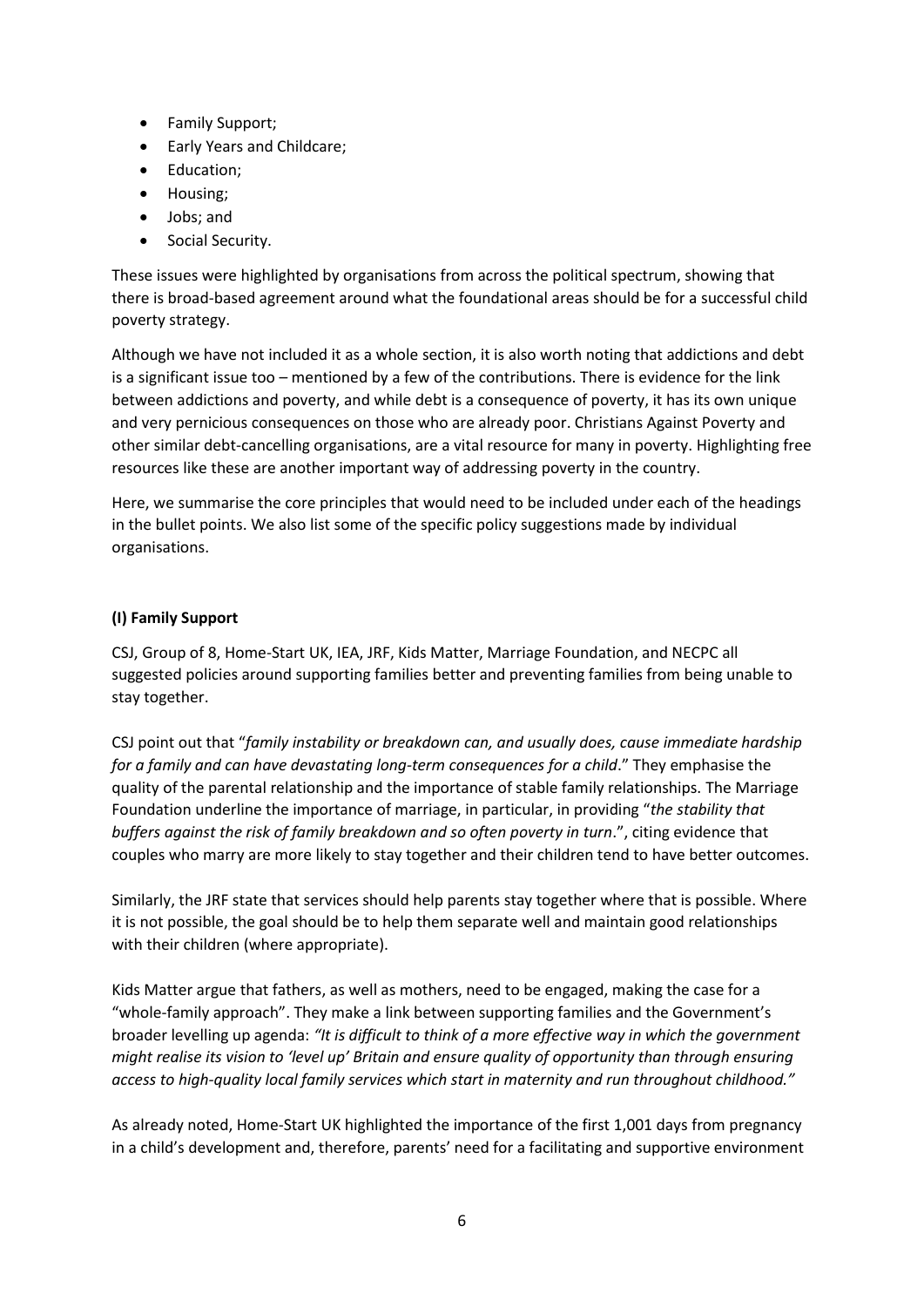to enable them and their children to thrive. They summarised this under three broad aims: supporting nurturing relationships, reducing sources of stress for parents, and building core skills.

The North East Child Poverty Commission advocate for a programme of long-term investment in services that are targeted but universal, in order to build social solidarity, reduce the risk of stigmatisation, and 'normalise' such services as part of *every* childhood.

In terms of specific policy recommendations, there was strong support from JRF and others for the recommendations in the recent Government review to revitalise children's centres and family support services into **family hubs**, which it is hoped will deliver universal support services, including parenting and relationship support, as well as helping to connect parents and build their support networks. Both NEPC and Group of 8 said that these should be run by local charities and communities with support from councils.

Organisations also highlighted other ways in which families can and should be supported, for example:

- essential high quality mental health services especially perinatal services in every part of the country (JRF)
- improved drug and alcohol treatment services to break destructive behaviour patterns (CSJ);
- transferable tax allowances to remove the financial penalty of marriage (IEA)
- a more effective child maintenance system aimed at minimising poverty for all family members (JRF)
- a Number Ten Family Policy Unit to champion and disseminate the evidence base for building stronger families (Marriage Foundation).
- more family link workers or advocates in schools, to identify problems and intervene before situations become too stressful (Diocese of Exeter)

## **(II) Early Years and Childcare**

CPAG, End Child Poverty, Group of 8, Home-Start UK, IEA, JRF, Kids Matter, Legatum, NECPC, and Action for Children all identified early years support and childcare as a vital element in a successful child poverty strategy, with Action for Children stating that high childcare costs were one of the key drivers of child poverty.

There was agreement across these organisations that, in the words of CPAG, "*the child poverty strategy needs to include a plan to provide high quality, affordable childcare, available when families need it*". Not only does this enable parents to work, but it also ensures that younger children get the benefit of early years education, and that school-age children can benefit from enriching extracurricular activities and holiday clubs.

IEA highlighted the particular burden of childcare for lone parent households, who may be in work but lack the financial support of others to help with this cost. Within the Legatum Institute's focus on the need for an effective measure of poverty, they listed childcare as an essential cost to be considered within a comprehensive anti-poverty strategy.

Many of the organisations made more specific policy suggestions within the broad area of childcare and early years support. For example, JRF recommended continued improvement of parental leave,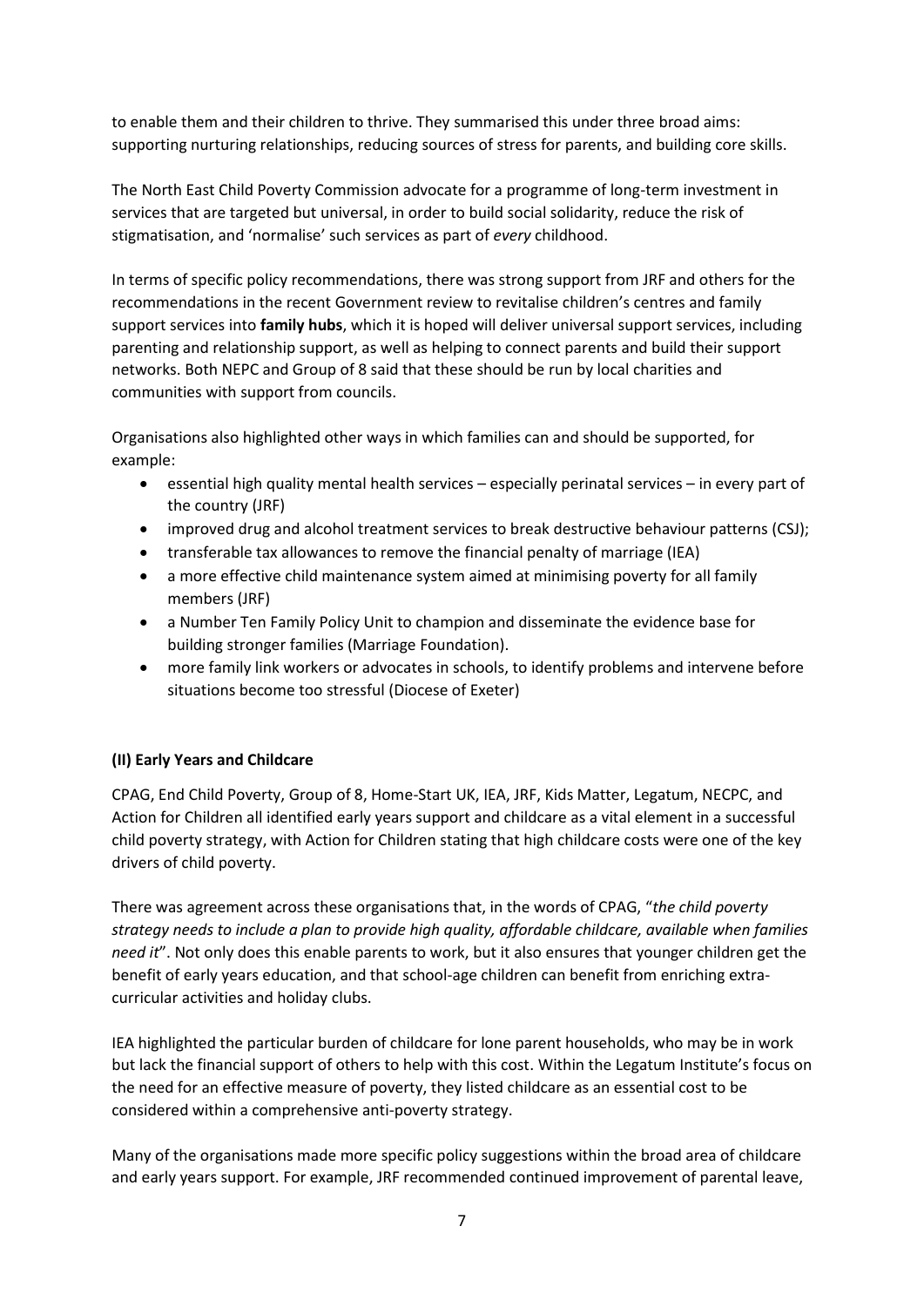maternity pay, and paternity pay. They also proposed moving to a graduate-led and higher paid workforce; making childcare free for those on the lowest incomes; and moving to a supply-led funding system with most funding going directly to providers.

## **(III) Education**

The Children's Society, CPAG, CSJ, End Child Poverty, Group of 8, JRF, Kids Matter, Legatum, and NECPC all mentioned education in their responses. While Home-Start UK and IEA did not explicitly mention education in discussing policy responses, the former talked about how inequalities in child development persist and deepen during the school years, and the latter highlighted "*the failing of white and black boys from poor homes in school*" as a serious social problem for our country. Kids Matter also framed education as a critical issue, stating how "*there is already a huge discrepancy in educational attainment between children growing up in poorer areas and their wealthier counterparts… School closures are likely to have widened this disadvantage gap further still*."

CSJ and CPAG are good examples of the general argument made by different organisations. CSJ emphasised education as a root cause of poverty, with it being "*unacceptable that young people should have their future life chances determined by their background*". CPAG similarly argued that "*children should have the same educational opportunities wherever they grow up and income should not be a barrier to pursuing these opportunities*".

JRF called for measures to attract and retain high-performing teachers at schools that are struggling to recruit in disadvantaged areas. With CPAG, they also highlighted the common theme of 'poverty proofing' the school day, by reducing the cost of: school uniforms; transport; school trips; and materials for homework and subjects such as art and cookery classes.

The Children's Society made two specific policy recommendations: that Free School Meals should be extended to all families in receipt of Universal Credit and that extended schools, which involves schools providing before and after school childcare, holiday childcare, and a range of other support services for children and their families, should be rolled out in every school.

Church leaders in London requested more funding for extended school activities, such as breakfast clubs and after school clubs, which would allow parents with school-age children to work full-time without paying for childcare. Given the scale of social problems for children in poverty, church leaders in Coventry wanted a fundamental review of Ofsted, including a greater emphasis on financial education and preparing children for work.

## **(IV) Housing**

End Child Poverty, Home-Start UK, IEA, JRF, Action for Children, Group of 8, and NECPC all mentioned housing in their responses.

IEA rate housing as one of *the* most important factors, arguing that "*all these problems would be reduced or eliminated if housing costs were much lower*", and argue that this affects families throughout the country. Other organisations highlighted the need for better quality and more secure, as well as more affordable, housing.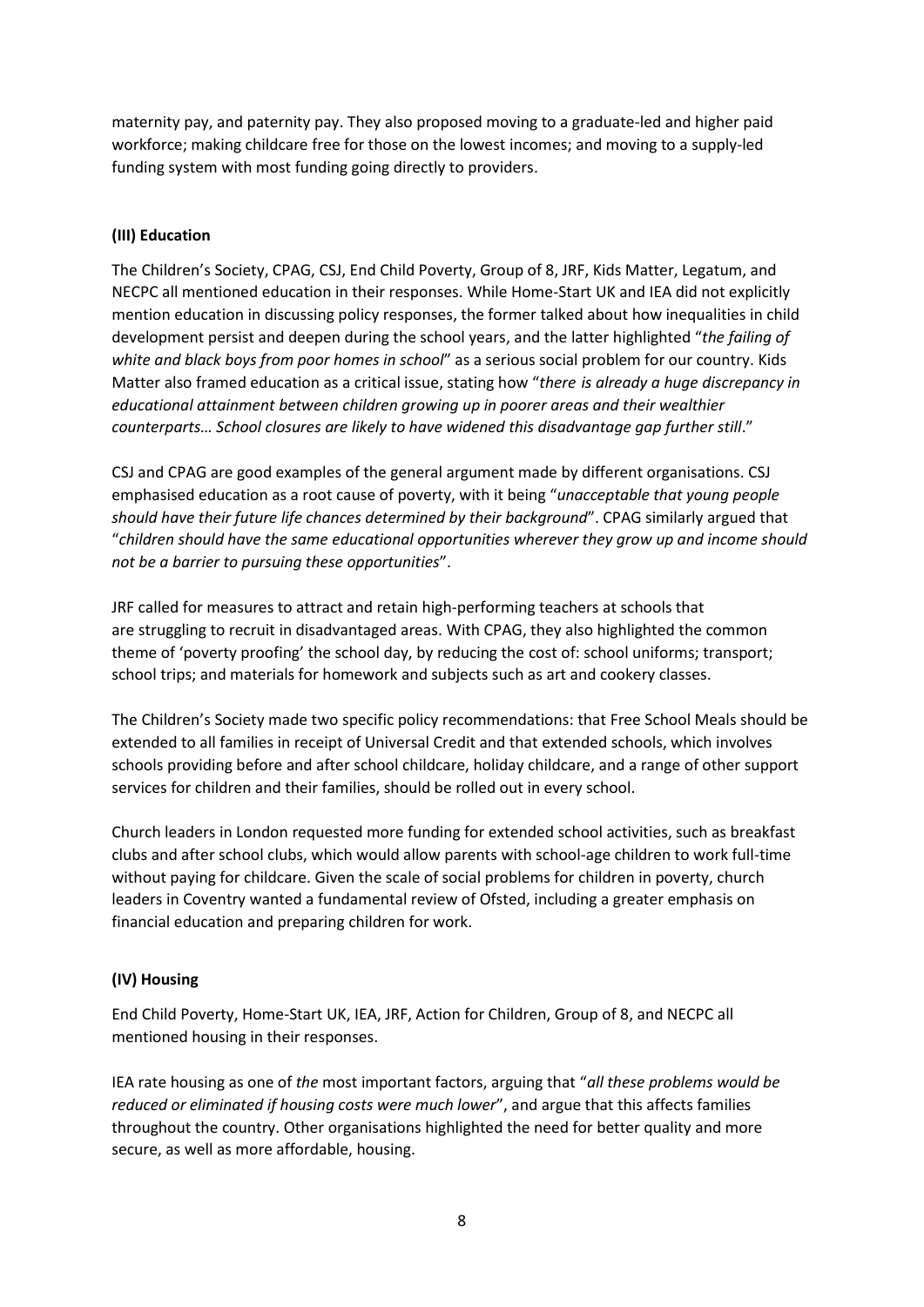The NECPC states that more affordable housing would not only reduce pressures on household incomes and improve families' living conditions, but would also remove barriers to parental employment and lead to improved educational outcomes for children.

According to the IEA, the underlying problem is an overly restrictive planning system, citing the German experience where "*allowing houses to be built is, something close to a silver bullet in relation to a wide range of policy objectives, including child poverty*." For the JRF, the real problem is a shortage of social housing, making the case for 145,000 new units a year over the next five years.

Action for Children, along with many other organisations, argue that the increase in local housing allowances during the pandemic should be retained and keep pace with actual rents. JRF also make the case for targeted grants in the short-term to help the large number of families who are in housing arrears as a result of the pandemic.

# **(V) Jobs**

CPAG, CSJ, End Child Poverty, Group of 8, JRF, NECPC, and Purple Shoots all mentioned the significance of work in what they believed would make for a successful child poverty strategy.

CSJ say a defining principle should be: "*promoting work for those who can as the most sustainable route out of poverty, while offering unconditional support to those who are severely disabled and cannot work*." To make the biggest possible difference, efforts should be concentrated on reaching those individuals and families who are entrenched in worklessness.

Other organisations highlight the prevalence of in-work poverty, from which it follows that any successful strategy will require action to tackle low pay and insecure work. According to the JRF, only 1 in 6 low paid workers escape low pay over ten years, so more needs to be done by Government and employers to support training and progression.

The JRF see the recovery from Covid as an opportunity for the Government to take an active approach to economic growth, stimulating the creation of new jobs in ways that would address problems that pull people into poverty – for example by investing in energy efficiency measures to tackle fuel poverty; building social housing to lower housing costs; and expanding the number of jobs in social care while improving their quality and pay.

Several organisations made specific recommendations in relation to employment policy. CPAG, for example, made a strong case for voluntary employment support programmes, which have been shown to be very effective promoting in-work progression and job satisfaction, as well as providing a net saving to the Exchequer. Key design features include: discretionary funds to support work and training; supportive, individually tailored, one-to-one relationships with advisers; work experience provided alongside training; in-work mentoring to assist job retention and advancement; and a family-friendly environment for training.

Other specific policy recommendations include:

- strengthening and extending youth employment schemes such as Kickstart (Group of 8);
- delivering high-quality careers advice in school, alongside strong links between schools, local employers and training providers (JRF)
- enabling more young people to access high-quality apprenticeships, especially those from ethnic minority groups, young disabled people, and young women (JRF).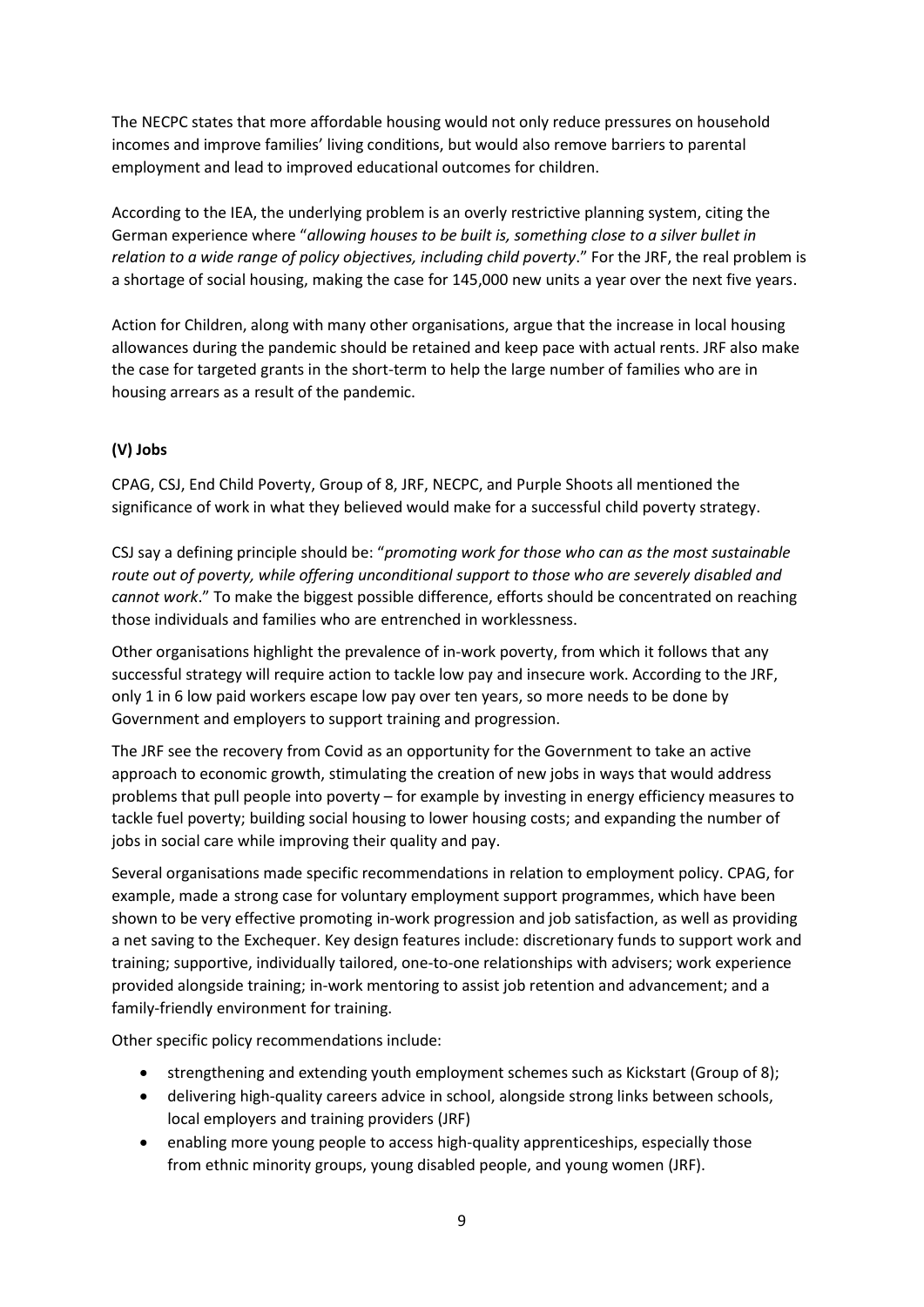- removing barriers to employment for parents/carers, including the lack of affordable/ flexible childcare and work disincentives such as the loss of free school meals (NECPC);
- earmarking funding for microfinance organisations to enable people to create their own routes out of poverty (Purple Shoots);

## **(VI) Social Security Policy**

The Children's Society, CPAG, End Child Poverty, Group of 8, NECPC, JRF, Purple Shoots, and Action for Children all explicitly mentioned social security in their responses.

This is the most contested area, where differences in the responses are most evident. All organisations agree that income matters, but they disagree on the extent to which income transfers through the tax-benefit system are part of the solution to child poverty.

On the one hand, The Children's Society's submission focuses almost entirely on changes to the welfare system, arguing that this "*would play an extremely important role in boosting household incomes to help lift families and children out of poverty*", and pointing to previous periods when investment in child benefit and tax credits has led to a substantial reduction in child poverty.

On the other hand, the CSJ's submission argues that "*the vast majority of people cannot and will not have their lives changed through ever-increasing benefit rates*", focusing instead on the need to tackle the root causes of poverty, such as worklessness and family breakdown. The IEA argue that reducing child poverty by substantial further redistribution through the welfare system is unaffordable in view of the looming pensions crisis.

Most organisations take an intermediate position, recognising the importance of redistributive policies within an effective child poverty strategy, alongside education, housing, family, and childcare policies. The Legatum Institute, for example, estimates that Covid-related increases in the generosity of benefits have insulated more than 600,000 people from poverty, whilst also arguing that policymakers should use a range of levers to tackle poverty, rather than simply focusing on redistribution through the tax and benefits system.

In a similar vein, the JRF points to the cuts and freezes to social security in the decade before the pandemic as a central driver of rising poverty, whilst presenting the need to raise and protect family incomes as only one, albeit important, element of a six-pronged strategy to reduce child poverty.

The need for a multi-faceted approach to child poverty is summed up in the submission from the End Child Poverty (ECP) coalition:

*"We must renew our contract with children. Reconfirm their right to a happy, secure, healthy childhood. And place that right at the heart of our economic recovery. That can only happen with a comprehensive and ambitious cross-government child poverty strategy that addresses household income through: investment in social security; tackling the major areas of high cost for families – childcare and rent; and addressing low pay and insecure work."*

ECP identify the two-child limit and the benefit cap as the two of the main drivers of rising child poverty in recent years, citing estimates that, by the end of this parliament, 1.3 million children will be pulled into, or deeper into, poverty as a result of the two-child limit alone.

Specific policy recommendations to strengthen the social security safety net include: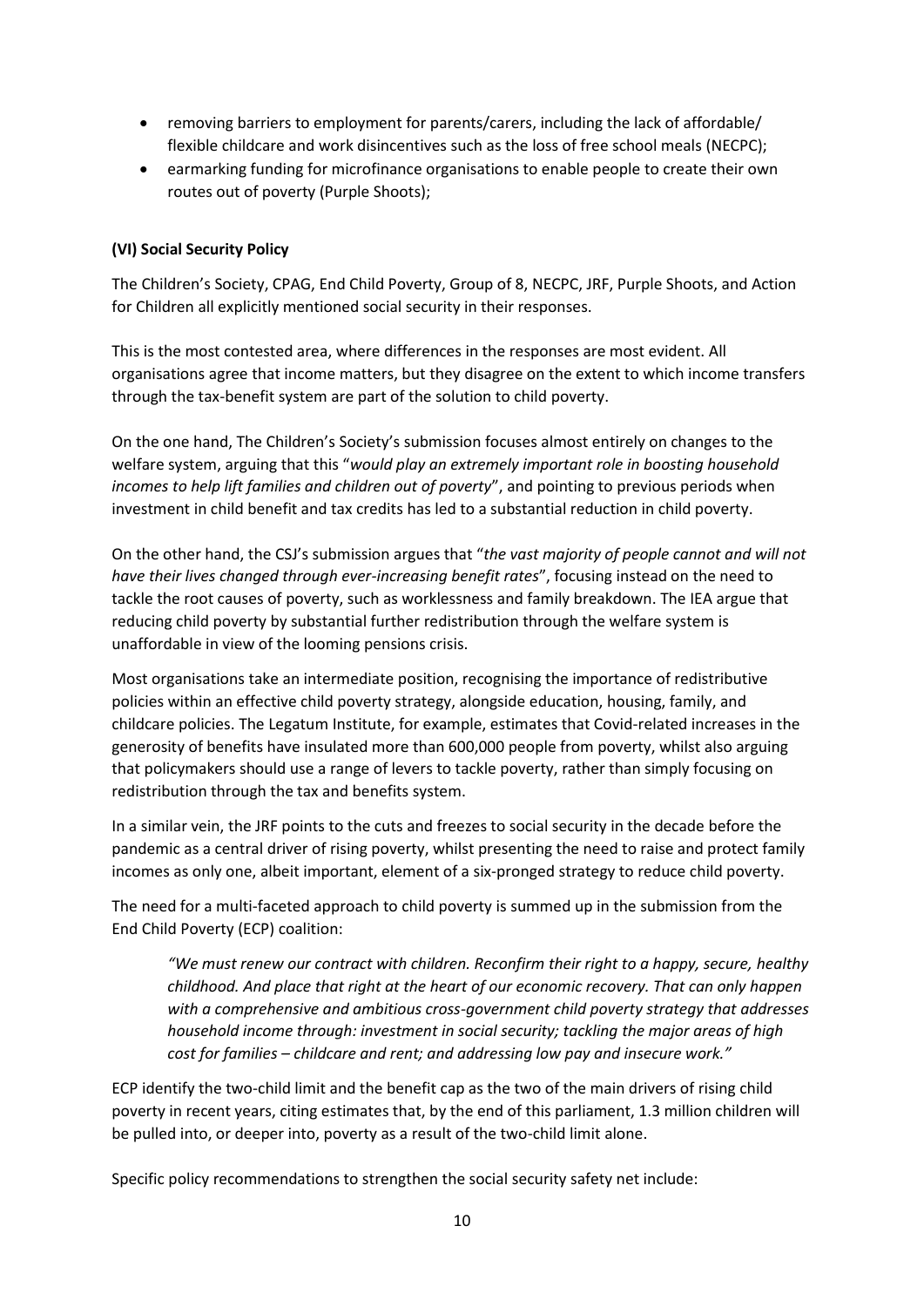- increasing Child Benefit by £10 per week per child and increasing Child Tax Credit and the child element of Universal Credit by £10 per week (Children's Society).
- abolishing the two-child limit and benefit cap (ECP and others)
- expanding access to free school meals to all families in receipt of universal credit and equivalent benefits (CPAG and others)
- reforming Universal Credit, by ending the 5-week wait for the first payment; converting advance payments into non-repayable grants; and removing the requirement to pay childcare costs upfront (NECPC)
- removing NRPF conditions to parents with leave to remain in the UK where they have children under 18 years old (Children's Society)
- reducing the tapering effect of Universal credit for people who move into self-employment and allowing people on benefits to test trade without losing their benefits (Purple Shoots)
- building on the progress already made with the Covid Winter grant by committing to ongoing funding of £250m a year to support Local Welfare Assistance Schemes (TCS).
- working with people who have direct experience of claiming social security to redesign the system, so that it supports people effectively through times of need (JRF)
- establishing an independent body to provide advice on the adequacy of benefit levels, in order to de-politicise uprating decisions - similar to the role played by the Low Pay Commission in relation to the National Minimum Wage (Action for Children).

## **Summary**

This report has identified a significant level of agreement across different organisations on what an effective child poverty strategy would look like and on the broad policy areas that should be included in such a strategy:

- It requires a cross-departmental approach, with the active commitment of the Prime Minister and formal structures for driving forward this work;
- There needs to be an agreed measure of child poverty, such as the Social Metrics framework, with specific targets for reducing poverty over time;
- The strategy should have a local dimension, including an important role for local charities, and should take on the views of families and children with direct experience of poverty;
- It must start early, focus on prevention, and take a broad view of poverty, which means employing a range of policy levers, including:
	- o a facilitating and supportive environment for parents, starting at pregnancy;
	- o high quality and affordable childcare when families need it;
	- o measures to address educational inequalities and promote opportunities;
	- o better and more secure and affordable housing for low-income families;
	- o tackling worklessness and providing routes out of low paid and insecure work; and
	- o boosting family incomes at times of need through the social security system.
- Whilst there is not universal agreement on specific policies, the following proposals would seem to command widespread support:
	- $\circ$  family hubs delivering universal services, including parenting & relationship support;
	- o extended school activities and extra-curricular activities for school-age children;
	- o poverty proofing the school day, by reducing the cost of uniforms, school trips, etc;
	- $\circ$  increasing the level of housing support for low-income families in rented housing;
	- o employment support programmes to promote in-work progression; and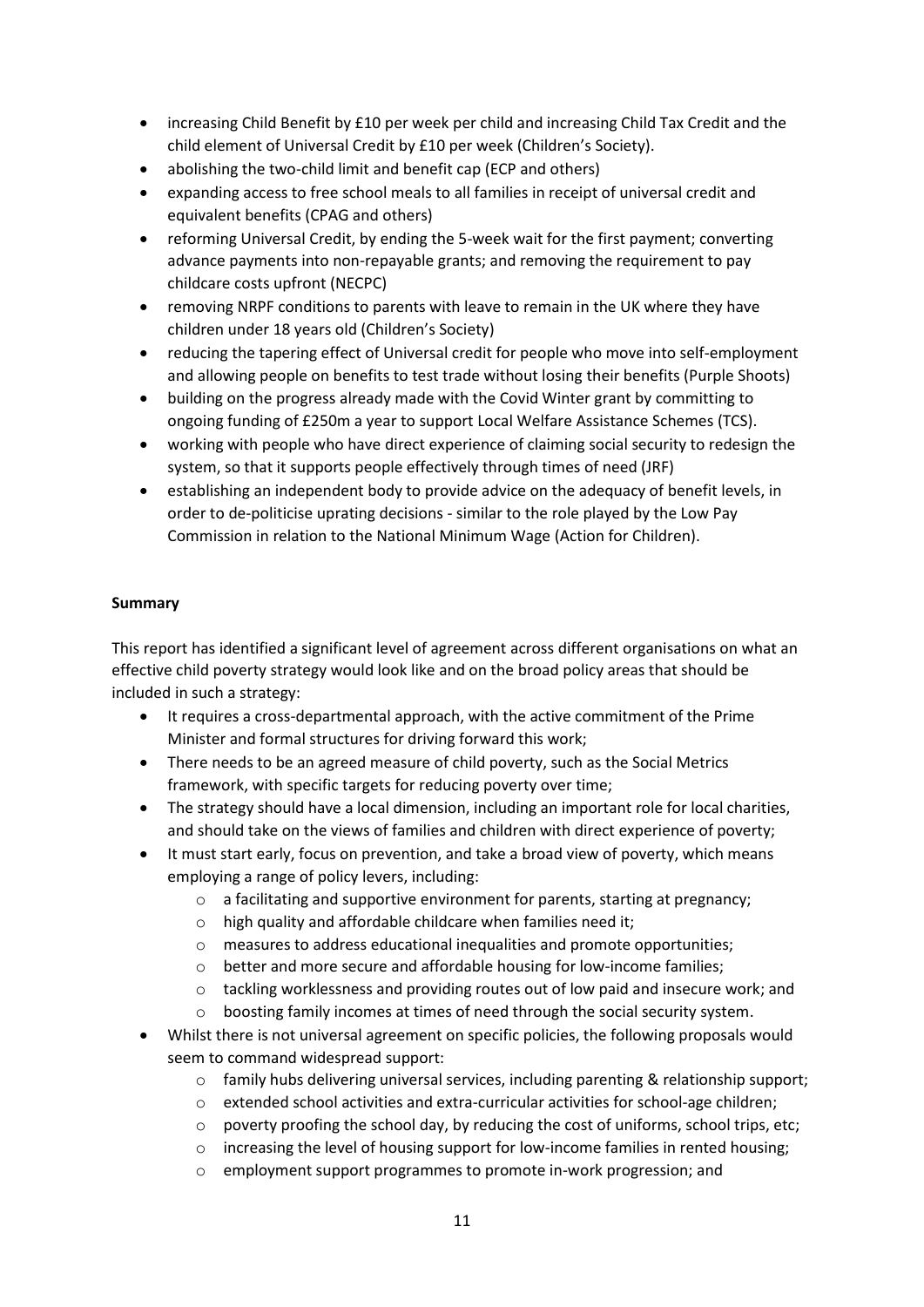o removing the two-child limit and benefit cap.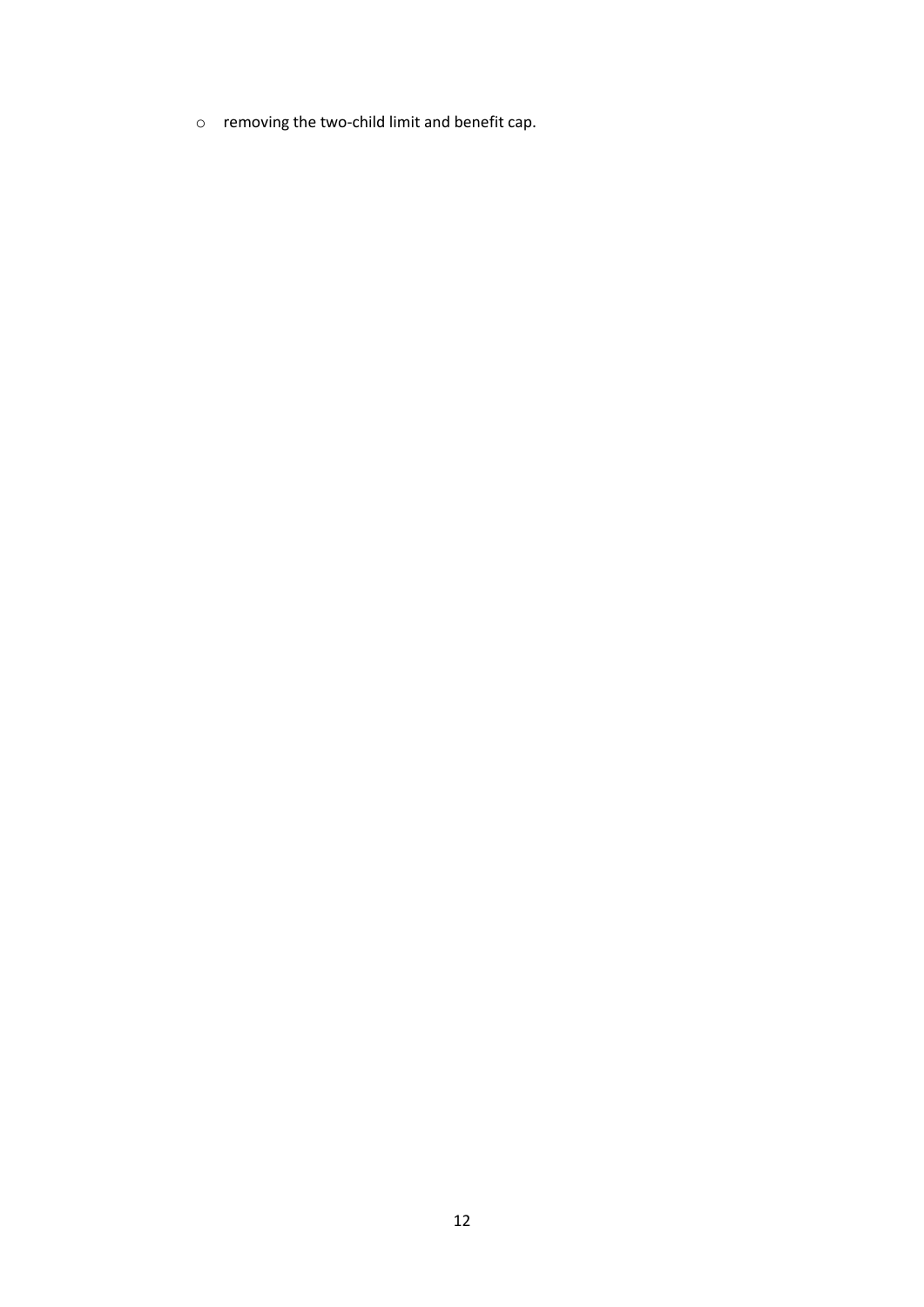#### **Appendix 1: List of organisations who responded to our call for evidence**

Action for Children Centre for Social Justice Child Poverty Action Group (CPAG) The Children's Society End Child Poverty Group of 8 Home-Start UK Institute of Economic Affairs (IEA) Joseph Rowntree Foundation (JRF) Kids Matter Legatum Institute Marriage Foundation North East Child Poverty Commission Purple Shoots

Diocese of Coventry

Diocese of Durham

Diocese of Exeter

Diocese of London